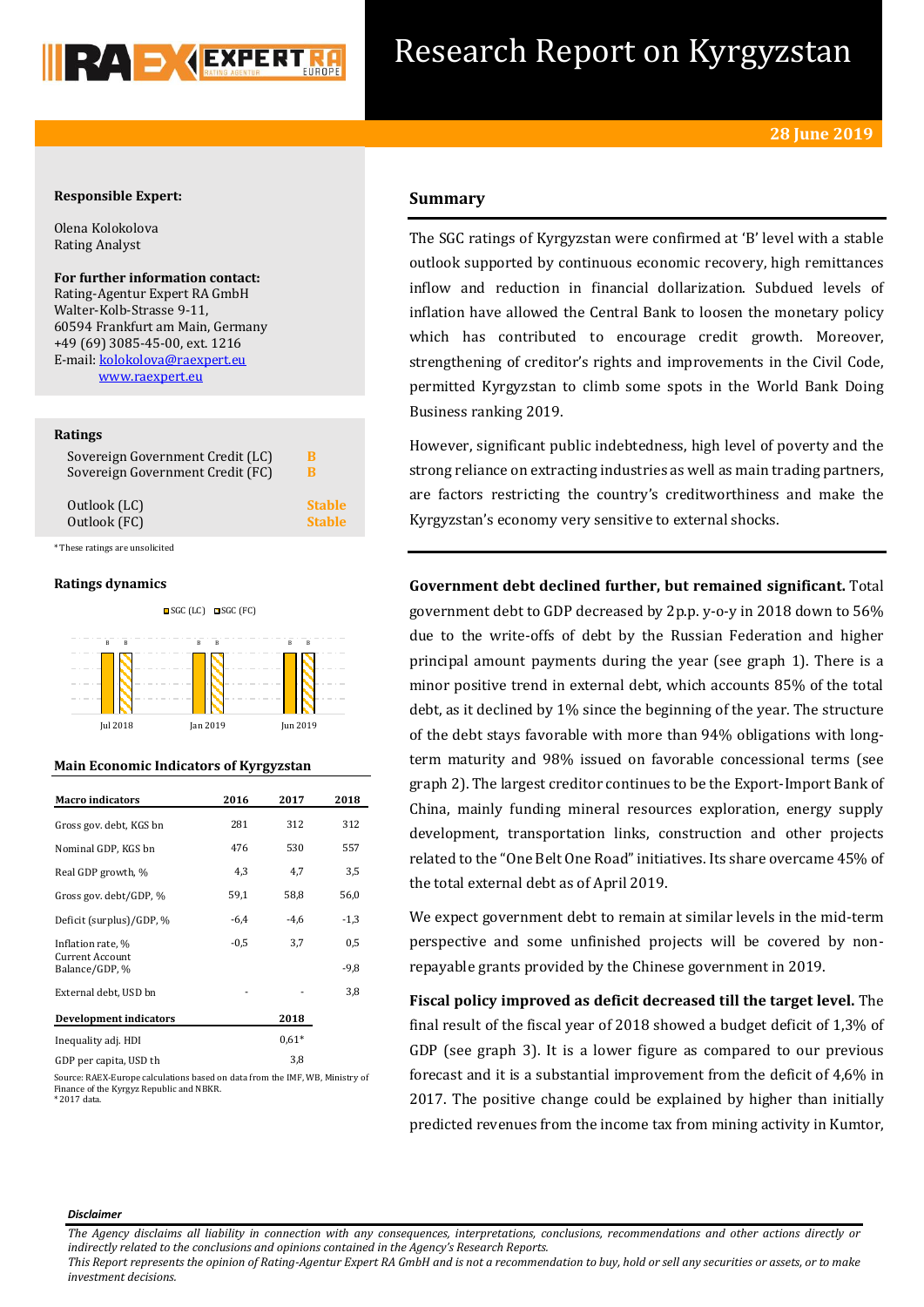**Graph 1:** Government debt dynamics, % of GDP



**Graph 2:** Government debt structure as of 1Q 2019



Source: RAEX-Europe calculations based on data from the Ministry of Finance of Kyrgyz Republic



#### **Graph 3:** Fiscal budget dynamics, % of GDP

Source: RAEX-Europe calculations based on data from the IMF

lower capital expenditures financed from the state budget and higher economic growth.

According to the main directions of the fiscal policy for 2019-2021, the state budget deficit is projected at 1,6% for 2019, 1,3% for 2020 and 1,5% for 2021. For 2019, the target is expected to be achieved mainly at a cost of lower budget expenditures on the health system (8x decrease in 1Q 2019 versus 1Q 2018). We anticipate the budget deficit to stand around 2% for 2019; however, cuts of social benefits raise concerns of an increase in poverty and a reduction in living standards.

**Low inflation environment caused monetary policy to loosen further**. Since the beginning of 2019, the National Bank of the Kyrgyz Republic (NBKR) cut its main policy rate back in February and once again in May down to 4,25% and its overnight credit rate by 0,25p.p. down to 5,75% also in May. As a result, broad money increased by 3,8% and total banking system loans and financial leasing to clients increased by 5% since the beginning of the year. At the same time, in order to control excessive liquidity in commercial banks, the NBKR raised the overnight deposit rate from 1,5% till 1,75% in May 2019. Such decision also had a positive impact on further de-dollarization of the banking system. Together with the increase of the average interest rate spread between deposits in local and foreign currency by 0,4p.p. y-o-y in April 2019, the share of foreign currency deposits in total deposits decreased by 5,2p.p. for the same period and stood at the level of 42,4%. The share of loans in foreign currency remained unchanged in 2019 at around 38% by end of April 2019.

Such policy of the NBKR is implemented within the mid-term inflation target of 5-7%. Last year consumer price index (CPI) growth was insufficient to meet set objective, as annual inflation for 2018 was less than 0,5% (see graph 4). Nevertheless, the volatility on food prices remained during first months 2019. Therefore, the Agency will keep monitoring further NBKR decisions regarding policy adjustment and expect inflation rate for 2019 to be close to 4%.

**Major banking soundness indicators deteriorated**. Consolidated assets of commercial banks increased by 2% by April 2019 since the beginning of the year, but overall asset quality declined further. NPL ratio added 0,1p.p. reaching 7,8% as compared to a year ago. The real quality change could be even higher, as the effect was partially offset by total loan growth. Growing operational costs also negatively affected profitability, as ROA and ROE lost 0,7p.p. and 4,7p.p. y-o-y respectively by April 2019 (see graph 5). The net capital to asset ratio increased by 1,1p.p since our last review in January 2019 up to 17,8%, demonstrating satisfactory capitalization levels while liquidity conditions weakened

## *Disclaimer*

*The Agency disclaims all liability in connection with any consequences, interpretations, conclusions, recommendations and other actions directly or indirectly related to the conclusions and opinions contained in the Agency's Research Reports.*

*This Report represents the opinion of Rating-Agentur Expert RA GmbH and is not a recommendation to buy, hold or sell any securities or assets, or to make investment decisions.*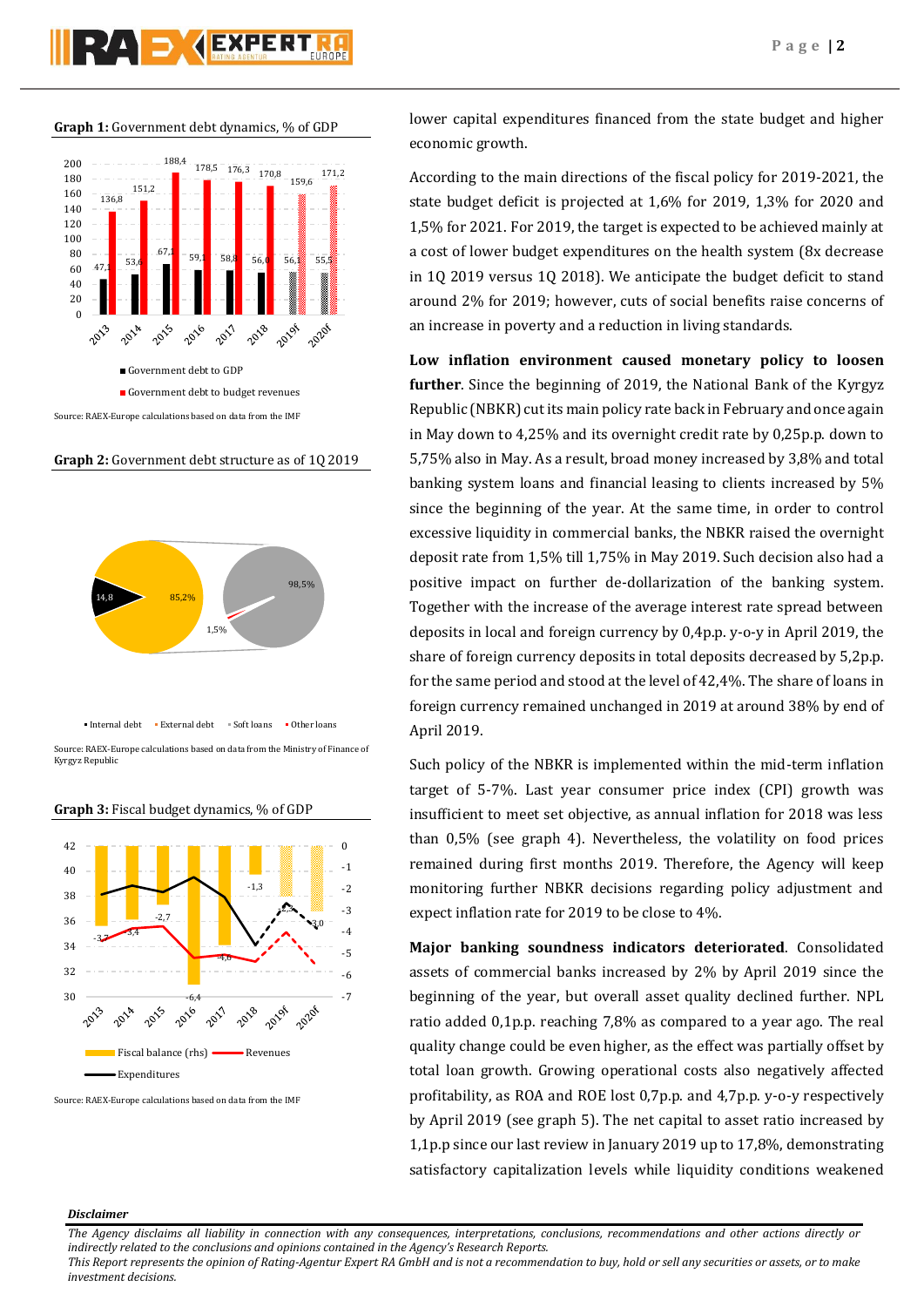



**Graph 5:** Financial soundness indicators, %



Source: RAEX-Europe calculations based on data from the WB and NBKR

## **Graph 6:** External sector indicators, % of GDP



Source: RAEX-Europe calculations based on data from the IMF and NBKR

further. For 2019 we expect modest growth in credit to the economy, with total banking assets to GDP ratio at the level of 40% by the end of the year.

An acquisition of the troubled Rosinbank by NBKG occurred in 2018, despite the possible risks of the conflict of interest between banking supervision role and the ownership, should have positive impact on the overall banking stability indicators.

The Financial Action Task Force (FATF) welcomed new AML/CFTE (antimoney legalization/laundering and counter-financing of terrorism or extremism) legislation that came into force in 2018. Although Kyrgyzstan is no longer on the FATF red list, large shadow economy, high remittances inflow and narcotics trafficking keeps financial crimes risk elevated.

**The economy growth slowed down in 2018, but expected to accelerate by end of 2019, while external sector slightly deteriorated.** The real economy expanded by 3,5% in 2018, that is 1,2p.p. less than in 2017, mostly due to decrease of production on Kumtor gold mine. Imports hiked widening the trade deficit up to 36% of GDP (see graph 6). Within the year, no significant geographical structure of import and export changes occurred, and the trade remained highly concentrated on major partners. The reliance on the main export product also continue to be high, precious metals accounts for 40,2% of total exports. The lack of necessary laboratory equipment in order to meet EU standards, as well as the existence of sufficient amount of trading intermediaries and excessive regulatory environment, does not allow Kyrgyzstan to fully enjoy the benefits of "GSP+1" scheme.

International investors continue to be mistrustful of the country due to the continued obstacles to trade, as well as the high corruption perception. Recently announced further improvements of free economic zones tax regulations (still on discussion stage) should be a good sign for future foreign investment growth.

## *Disclaimer*

 $\overline{a}$ 

*The Agency disclaims all liability in connection with any consequences, interpretations, conclusions, recommendations and other actions directly or indirectly related to the conclusions and opinions contained in the Agency's Research Reports. This Report represents the opinion of Rating-Agentur Expert RA GmbH and is not a recommendation to buy, hold or sell any securities or assets, or to make* 

*investment decisions.*

<sup>1</sup> "GSP+" - Generalised Scheme of Preferences Plus. The scheme allows eligible developing countries to pay fewer or no duties on exports to the European Union.